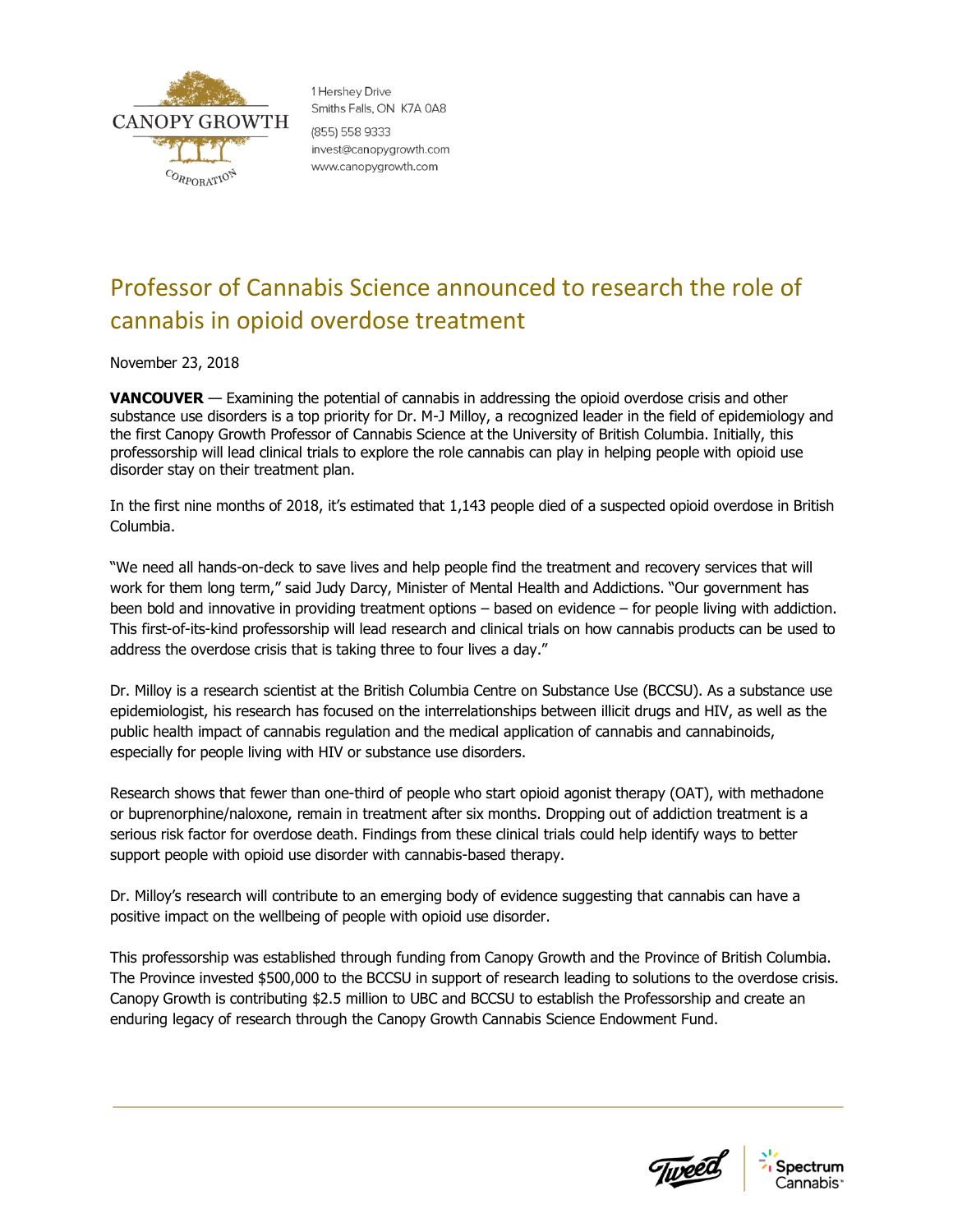### Quick Facts:

• Dr. Milloy's recent research includes studies that have found:

o Using cannabis every day was linked to a lower risk of starting to inject drugs amongst street-involved youth

o Daily cannabis use increased likelihood that people will stay in OAT treatment

o Intentional cannabis use resulted in preceded declines in crack use among crack cocaine users

o Dr. Milloy has authored more than 150 peer-reviewed articles on the impact of policy on the health outcomes of people who use drugs.

## **Quotes**

Dr. Dermot Kelleher, Dean, Faculty of Medicine & Vice-President, Health at UBC -

"The opioid overdose crisis demands holistic and scientific approaches in order to develop new knowledge and strategies in response to this urgent health issue facing our society. The new Canopy Growth Professor of Cannabis Science at UBC promises to generate much-needed evidence-based solutions that will improve the health and well-being of British Columbians."

Dr. Mark Ware, Canopy Growth Chief Medical Officer -

"There's a clear need for significant resources and innovative collaborative leadership from industry, government, and academia to address the overdose crisis which continues to have a devastating impact on families and communities across Canada. Today, we acknowledge the lived experience of those affected and proudly support this significant step in building a legacy of medical cannabis research with a goal to positively impact those living with substance use disorders around the world. Dr Milloy is a passionate, dedicated scientist who focuses on research that has a real-word impact, and we are thrilled UBC has selected him as the Canopy Growth Professor in Cannabis Science."

Dr. M-J Milloy, Canopy Growth Professor of Cannabis Science -

"The therapeutic benefits of cannabis are only just beginning to be understood. Early research has shown that it could have a stabilizing impact for people with opioid use disorder, improving their quality of life and offering a pathway to long-term treatment solutions. In the midst of an overdose crisis, we have a scientific imperative to build upon this research. I'm grateful for the support from Canopy Growth and the Province of BC, and their commitment towards investing in evidence-based solutions to this urgent health crisis."

Photos: For event photos following the announcement, please visit: https://www.flickr.com/photos/bcgovphotos/

Media contact: Ministry of Mental Health and Addictions Communications 778-587-3237 (media line)

British Columbia Centre on Substance Use kevin.hollett@bccsu.ubc.ca 778-918-1537